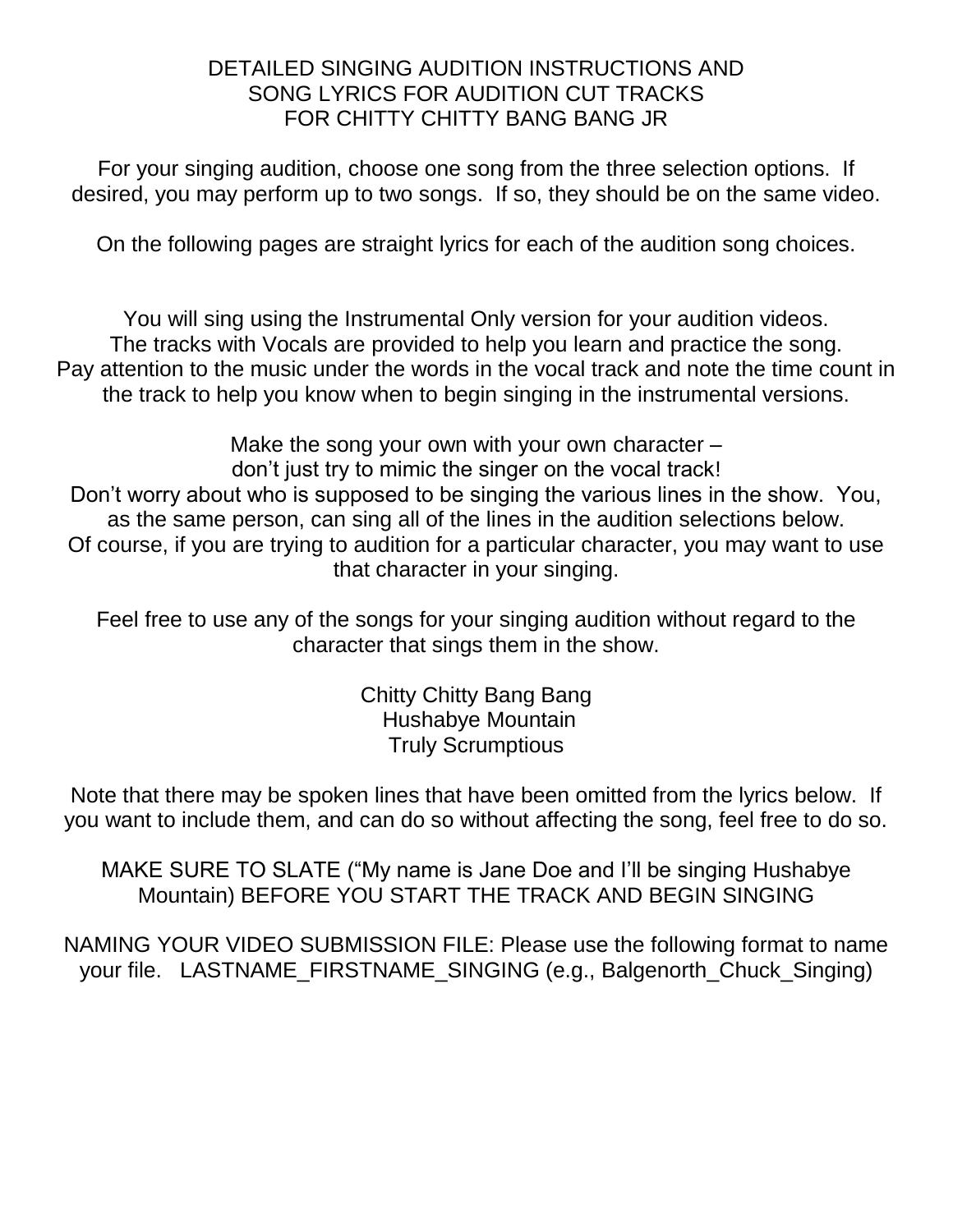## **CHITTY CHITTY BANG BANG**

Chitty Bang Bang, Chitty Chitty Bang Bang Chitty Bang Bang, Chitty Chitty Bang Bang Chitty Bang Bang, Chitty Chitty Bang Bang Oh, you pretty Chitty Bang Bang, Chitty Chitty Bang Bang We love you and in Chitty Chitty Bang Bang Chitty Chitty Bang Bang what we'll do. Near, far, in a motor car Oh! What a happy time we'll spend. Bang Bang Chitty Chitty Bang Bang our fine four fendered friend. Bang Bang Chitty Chitty Bang Bang our fine four fendered friend. Chitty Bang Bang Chitty Chitty Bang Bang Chitty Bang Bang Chitty Chitty Bang Bang Chitty Bang Bang Chitty Chitty Bang Bang Oh you pretty Chitty Bang Bang, Chitty Chitty Bang Bang We love you and in Chitty Chitty Bang Bang Chitty Chitty Bang Bang what we'll do. Near, far, in a motor car Oh! What a happy time we'll spend. Bang Bang Chitty Chitty Bang Bang our fine four fendered friend. Bang Bang Chitty Chitty Bang Bang our fine four fendered friend. You're sleek as a thoroughbred. You're seats are a feather bed. You'll turn everybody's head today. We'll glide on our motor trip With pride in our ownership The envy of all we survey. Oh Chitty You Chitty Pretty Chitty Bang Bang Chitty Chitty Bang Bang we love you. And Chitty, in Chitty, Pretty Chitty Bang Bang Chitty Chitty Bang Bang what we'll do. Near Chitty, far Chitty, in a motor car Oh what a happy time we'll spend. Bang Bang Chitty Chitty Bang Bang our fine four fendered friend. Bang Bang Chitty Chitty Bang Bang our fine four fendered friend.....(hold) Chitty Chitty Bang Bang Chitty Chitty Bang Bang

Fine four fendered Chitty Chitty friend.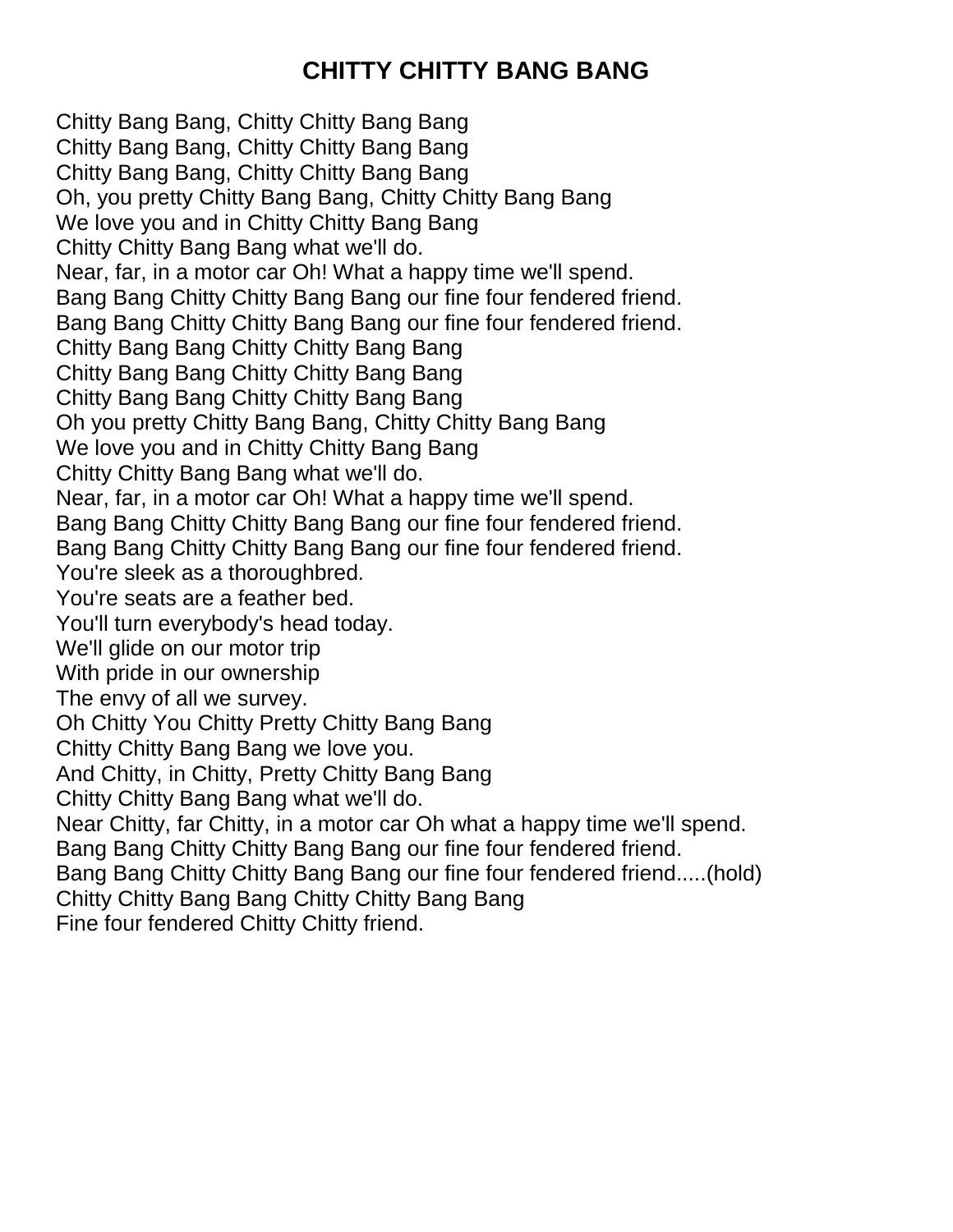## **HUSHABYE MOUNTAIN**

A gentle breeze from Hushabye Mountain Softly blows o'er lullaby bay. It fills the sails of boats that are waiting-- Waiting to sail your worries away. It isn't far to Hushabye Mountain And your boat waits down by the quay. The winds of night so softly are sighing-- Soon they will fly your troubles to sea. So close your eyes on Hushabye Mountain. Wave good-bye to cares of the day. And watch your boat from Hushabye Mountain Sail far away from lullaby bay.